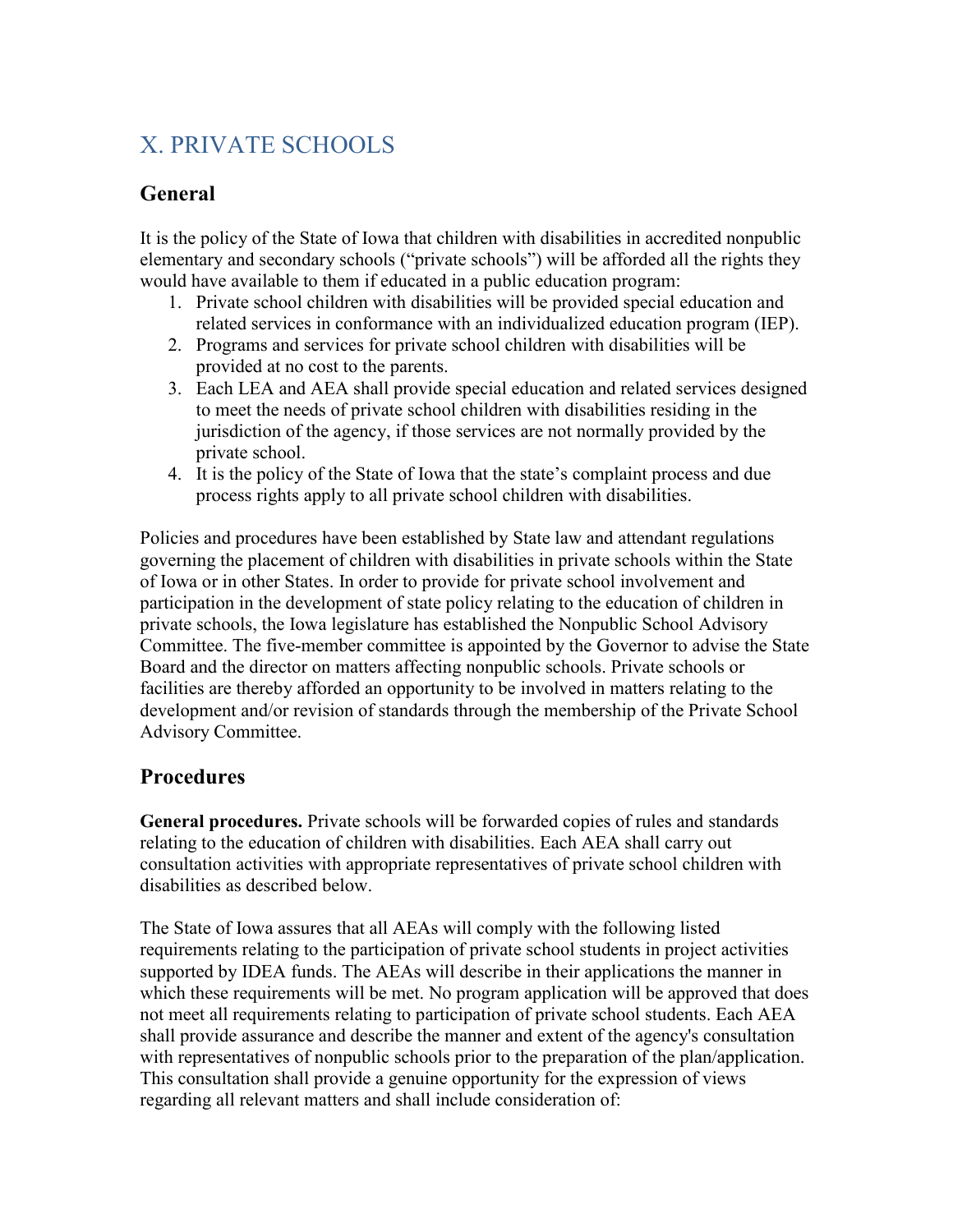- The AEA's child find process and how parentally placed nonpublic school children with suspected disabilities can participate equitably
- How children with disabilities in nonpublic schools can meaningfully participate in special education and related services
- How, where, and by whom special education and related services will be provided for parentally placed nonpublic school children with disabilities
- How, if the AEA disagrees with the nonpublic school about the provision of services, the AEA will provide to nonpublic school officials a written explanation of reasons
- A resulting affirmation that the consultation has occurred, signed by the representatives of participating nonpublic schools

**Child find.** Each AEA shall locate, identify, and evaluate all private school children with disabilities, including religious school children and children attending non-accredited nonpublic schools residing in the jurisdiction of the AEA. These activities shall be comparable to activities undertaken for children with disabilities in public schools. Each AEA shall consult with appropriate representatives of private school children with disabilities on how to carry out the above activities.

**Child count.** Public school officials must consult with private school officials about how to conduct the annual count of children. The count must be conducted on the same date as the public school count (December 1). The count is used to determine the amount of federal funds used to serve private school children with disabilities in the next fiscal year.

**Programs and services.** These special education programs and services to be provided to a private school child with a disability will be determined based on an IEP developed in accordance with State law and attendant regulations. The services provided to private school children with disabilities are provided by personnel meeting the same standards as personnel providing services in the public schools.

**Transportation.** Identified students requiring an instructional program who attend nonpublic schools may attend a program made available by the resident public school. The LEA is responsible for transportation to and from the special education instructional program. If a site other than the nonpublic school is chosen for special education support or related services, the AEA is responsible for transportation to and from the site of the service.

**Service location.** Public school personnel involved with the identification and evaluation of students with disabilities may perform these services, when required, in nonpublic settings. Identified students who require an instructional program and who attend nonpublic schools may attend a program made available by the resident public school. Students who attend nonpublic schools and have been identified as entitled to special education support or related services may receive certain services on site at the nonpublic school. Otherwise, the services will be provided at the AEA or the resident public school. On-site services *must* be provided in the case where the IEP team determines the need for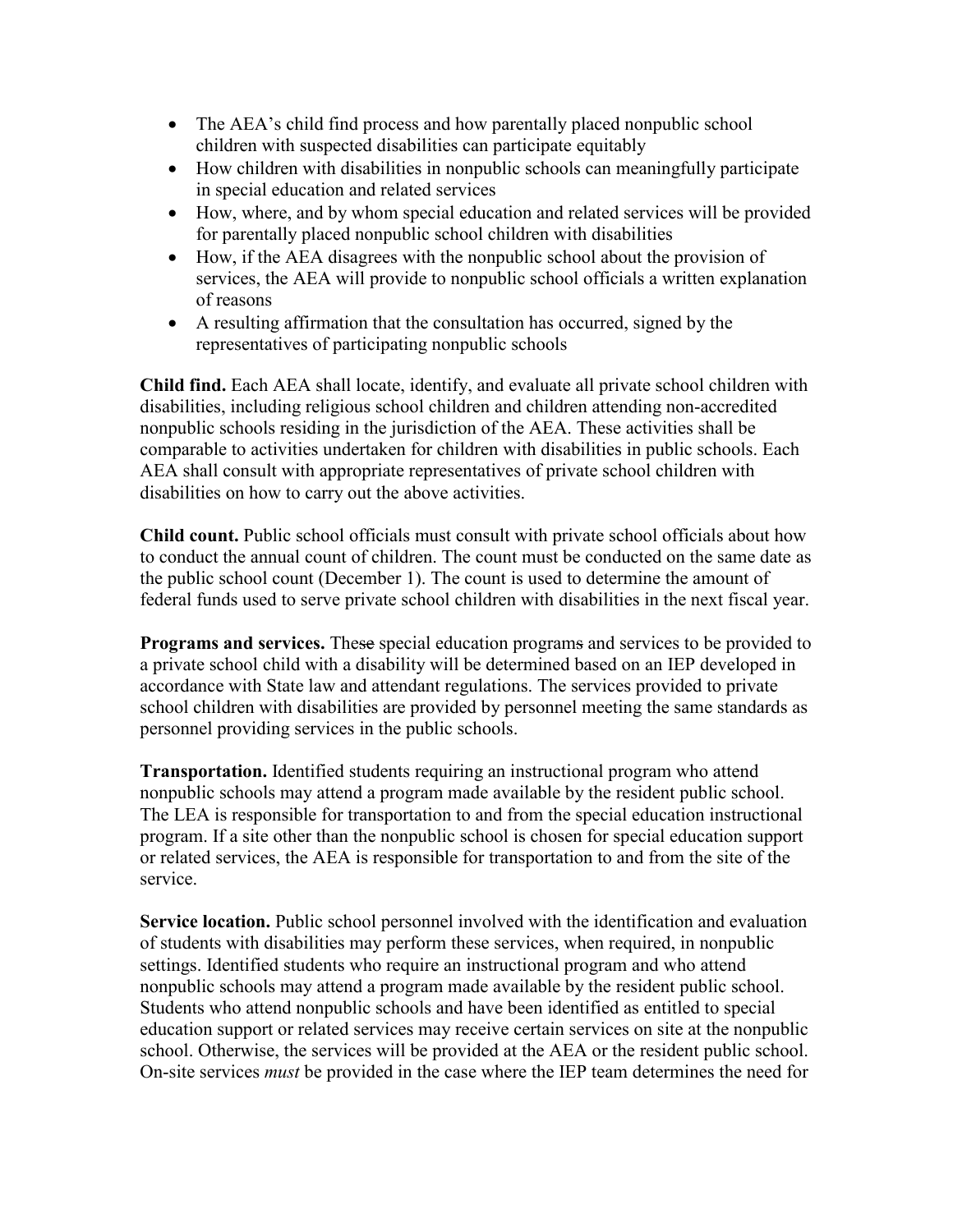assistance with physical and communication needs of students with physical disabilities, and/or services of an educational interpreter.

The State of Iowa assures that educational programs and projects which are carried out in public facilities, and which involve joint participation by children with disabilities enrolled in public and private schools, will not include classes or activities that are separated on the basis of school enrollment or children's religious affiliation.

**Resources.** Iowa's statute regarding provision of special education services for parentally placed students in nonpublic schools (Iowa Code § 256.12) includes the requirement that "school districts and area education agency boards shall make public school services, which shall include special education programs and services…available to children attending nonpublic schools in the same manner and to the same extent that they are provided to public school students.". The allocation of Part B dollars to students with disabilities enrolled by their parents in accredited nonpublic schools shall be based on the proportionate share required by IDEA 2004. This proportionate share shall be calculated for each AEA, and shall be calculated by the Department based on enrollment information submitted to the Department.

**Funding of services – state and local funds.** Students who receive special education services, including those enrolled in nonpublic schools, shall be weighted for funding purposes at the appropriate level as provided in code and rule. A local school district providing services shall submit an accounting to the Department of Education for the actual costs of the special education programs and services provided. The department shall review and approve or modify the accounting and shall notify the department of revenue and finance of the approved accounting amount. The Department of Revenue and Finance shall adjust the payment to the local school district for the next fiscal year by the difference between the amount generated by the weighting for the provision of services to nonpublic school students, and the amount of the actual costs as reflected in the local school district's accounting. Any amount paid by the Department of Revenue and Finance shall be deducted monthly from the state foundation aid paid during that fiscal year to all school districts in the state. The portion of the total amount of the approved accounting amount that shall be deducted from the state aid of a school district shall be the same as the ratio that the budget enrollment for the budget year of the school district bears to the total budget enrollment in the state for that budget year.

**Appropriate use of funds.** Special schools for eligible individuals who require special education outside the general education environment may be maintained by individual LEAs, by the AEA, jointly by two or more AEAs, by the state directly, or by approved private providers. Department recognition of agencies providing special education and related services shall require or be conditional upon assurances that the nonpublic agencies and state-operated programs providing special education and related services are doing so in compliance with the state rules, and approval for the nonpublic agency to provide special education and related services, and to receive special education funds for the special education and related services contracted for by an LEA or an AEA.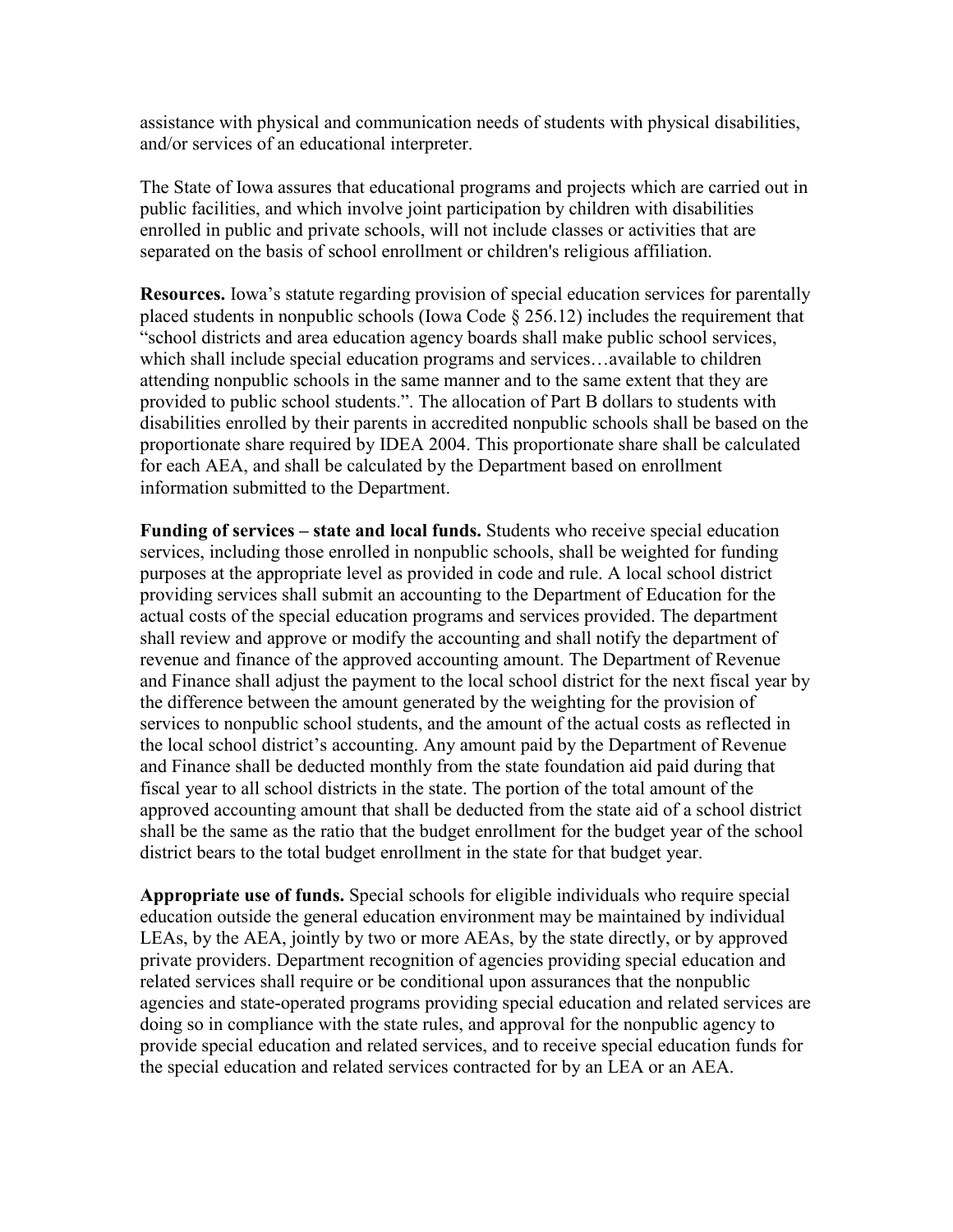It is the policy of the State of Iowa that if Part B IDEA funds are used to support the education of children with disabilities from private schools, such funds will not directly benefit the private school, or be used to maintain the existing level of instruction in private schools. Funds will be used to meet the specific needs of the students enrolled in private schools, rather than the needs of a private school or the general needs of the students enrolled in a private school.

It is the policy of the State of Iowa that Part B IDEA funds may be used to make public personnel available in nonpublic facilities to the extent necessary to provide child find services and the services specified in the IEP. The manner in which these services are provided is determined through consultation with representatives of nonpublic schools as has been described previously in this section.

It is also the policy of the State of Iowa that, if Part B IDEA funds are used to support the education of children with disabilities from nonpublic schools, such funds will not include payment of salaries of nonpublic school personnel except for services performed outside their duty hours and under public supervision and control.

Education services provided by an AEA for children with disabilities enrolled in a private or nonpublic school or facility with funds generated under Part B IDEA shall remain under direct administrative control and direction of the AEA over such services including all equipment and funds.

Public agencies that place equipment and supplies acquired with Part B IDEA funds in a private facility must assure that:

- a) Such equipment and supplies will remain under the administrative control and title of the public applicant agency.
- b) The equipment and supplies that are placed in a private school will remain in the private school only for a period of time needed for project activities.
- c) The equipment and supplies are used only for the purposes of the project.
- d) The equipment and supplies will be removed from the private school site when no longer needed for project purposes or removal is necessary to assure that such equipment and supplies are not used for other than project purposes.
- e) Any such equipment and supplies can be removed without remodeling the private school facilities.

The State of Iowa assures that funds acquired under provision of Part B IDEA will not be used for the construction of private school facilities.

It is the policy of the state that the AEA and/or local school district where a private school is located and the AEA and/or local school district of the child's residence shall obtain parental consent before sharing personally identifiable information about the child.

#### **Students placed by a public agency in a private school**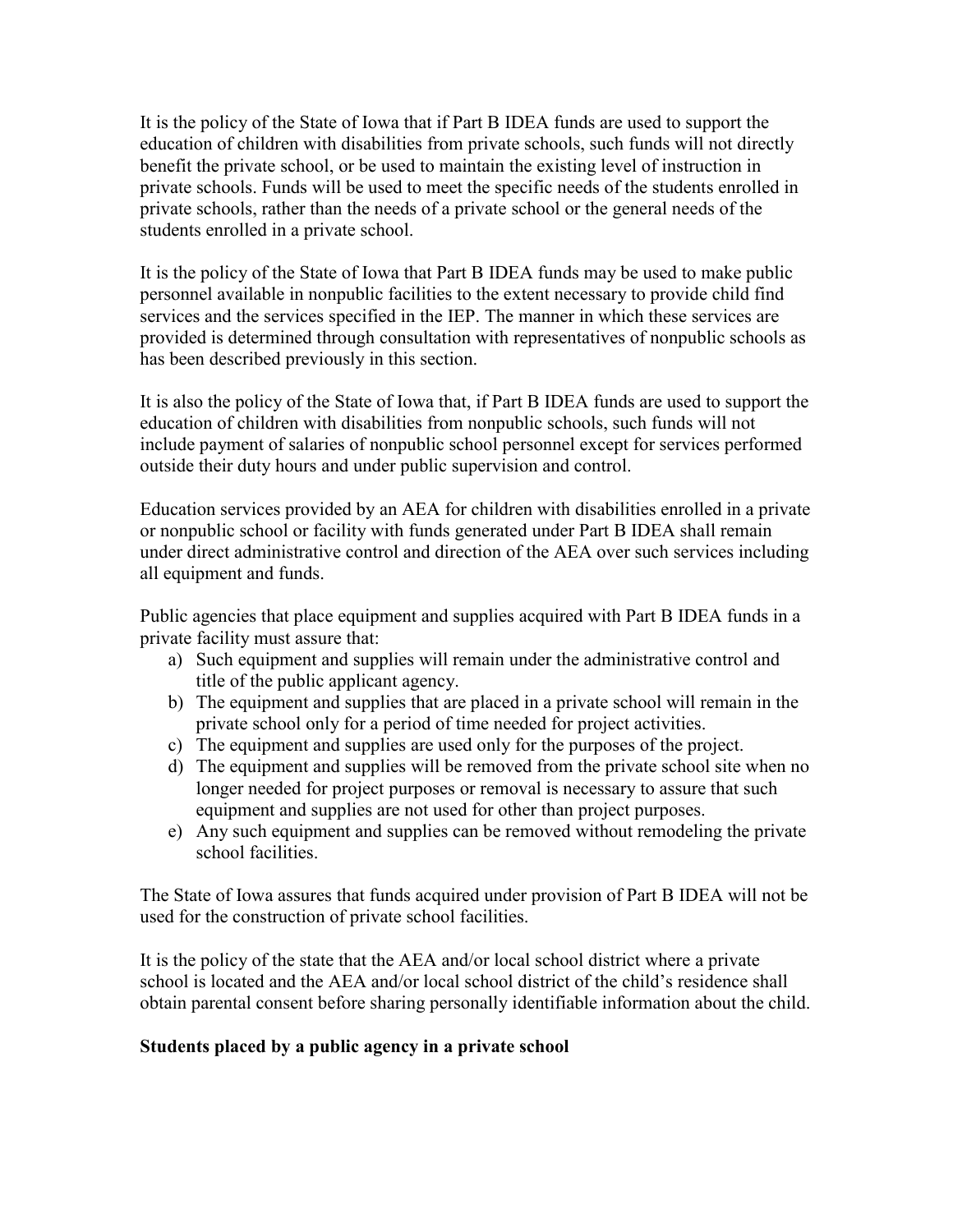Before a public agency places an eligible individual in, or refers an eligible individual to, a nonpublic school or facility, the agency shall initiate and conduct a meeting to develop an IEP. The agency shall ensure that a representative of the nonpublic school or facility attends the meeting. If the representative cannot attend, the agency shall use other methods to ensure participation by the nonpublic school or facility. The public agency shall ensure that the parents and an agency representative are involved in any decision about the individual's IEP and agree to any proposed changes in the program before those changes are implemented. Even if a nonpublic school or facility implements an individual's IEP, responsibility for compliance with these rules remains with the public agency and the state.

#### **Students placed in a private agency by parents or guardians**

Students with disabilities may be placed in private educational programs by their parents. In some instances, concerns regarding FAPE may be at issue. In other cases, other reasons explain the placement. As used in this part, private school children with disabilities means children with disabilities enrolled by their parents in private schools or facilities other than children with disabilities covered under  $\S 1412(a)(10)(B)$  (children with disabilities who are or have been placed in or referred to a private school or facility by a public agency as a means of providing special education and related services).

When a child with a disability is offered a free appropriate public education by a public education agency and the parents waive the opportunity being made available in favor of a private school placement, the parents assume all financial responsibility for the child's education, except for services provided by LEA and AEA as required by state and federal statutes. In instances where the parent contends that he/she is being forced, at the parent's own expense, to seek private school placement because an appropriate public program is not available, and the responsible education agency disagrees, that disagreement and the question of financial responsibility are subject to due process procedures.

School districts and area education agency boards shall make special education programs and services available to children attending nonpublic schools in the same manner and to the same extent that they are provided to public school students. This requirement applies to students attending accredited nonpublic schools. Student-specific services (e.g., assistance with physical and communication needs of students with physical disabilities, and services of an educational interpreter) *must,* with the permission of the lawful custodian, be provided on nonpublic sites in the case where the IEP team determines the need for such services. Students who attend non-public schools and have been identified as entitled to special education support or related services may receive those services on a neutral site or at the AEA or the resident public school. Students requiring an instructional program who attend nonpublic schools may attend a program made available by the resident public school.

The area education agencies shall provide services and programs to pupils enrolled in public or nonpublic schools located within its boundaries that are on the list of accredited schools. The programs and services provided to students enrolled in nonpublic schools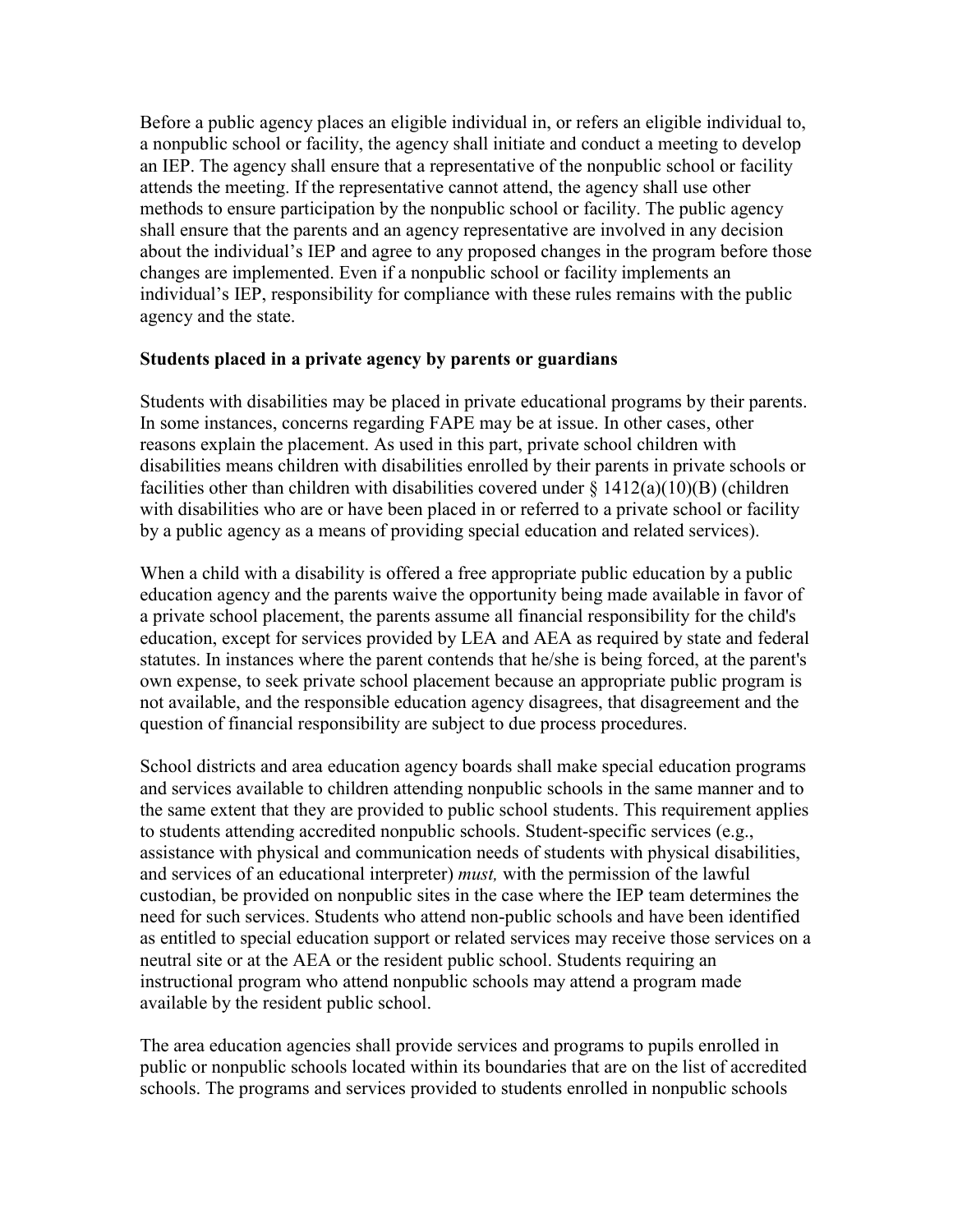shall be comparable to programs and services provided to students enrolled in public schools.

**Students placed in a private agency when FAPE is an issue.** Disagreements between a parent and a public agency regarding the availability of a program appropriate for an eligible individual, and the question of financial responsibility, are subject to the due process procedures.

If the parents of an eligible individual, who previously received special education and related services under the authority of a public agency, enroll the child in a nonpublic preschool, elementary or secondary school without the consent of or referral by the public agency, a court or administrative law judge may require the agency to reimburse the parents for the cost of that enrollment if the court or administrative law judge finds that the agency had not made FAPE available to the child in a timely manner prior to that enrollment and the nonpublic placement is appropriate. A parental placement may be found to be appropriate by an administrative law judge or a court even if it does not meet the state standards that apply to education provided by the department and LEAs.

The cost of reimbursement may be reduced or denied:

- 1. If at the most recent IEP meeting that the parents attended prior to removal of the eligible individual from the public school, the parents did not inform the IEP team that they were rejecting the placement proposed by the public agency to provide FAPE to their child, including stating their concerns and their intent to enroll their child in a nonpublic school at public expense; or at least ten business days (including any holidays that occur on a business day) prior to the removal of the eligible individual from the public school, the parents did not give written notice to the public agency of the information described in this rule.
- 2. If, prior to the parents' removal of the individual from the public school, the public agency informed the parents, through the mandatory notice requirements, of its intent to evaluate the individual (including a statement of the purpose of the evaluation that was appropriate and reasonable), but the parents did not make the individual available for the evaluation, or upon a judicial finding of unreasonableness with respect to actions taken by the parents.

The cost of reimbursement may not be reduced or denied for failure to provide the notice if:

- 1. The parent is illiterate and cannot write in English;
- 2. Compliance would likely result in physical or serious emotional harm to the individual;
- 3. The school prevented the parent from providing the notice; or
- 4. The parents had not received required notice of the notice requirement.

**Students placed in private schools when FAPE is not an issue.** If an eligible individual has FAPE available and the parents choose to place the individual in a nonpublic school or facility, the public agency is not required to pay for the individual's education at the